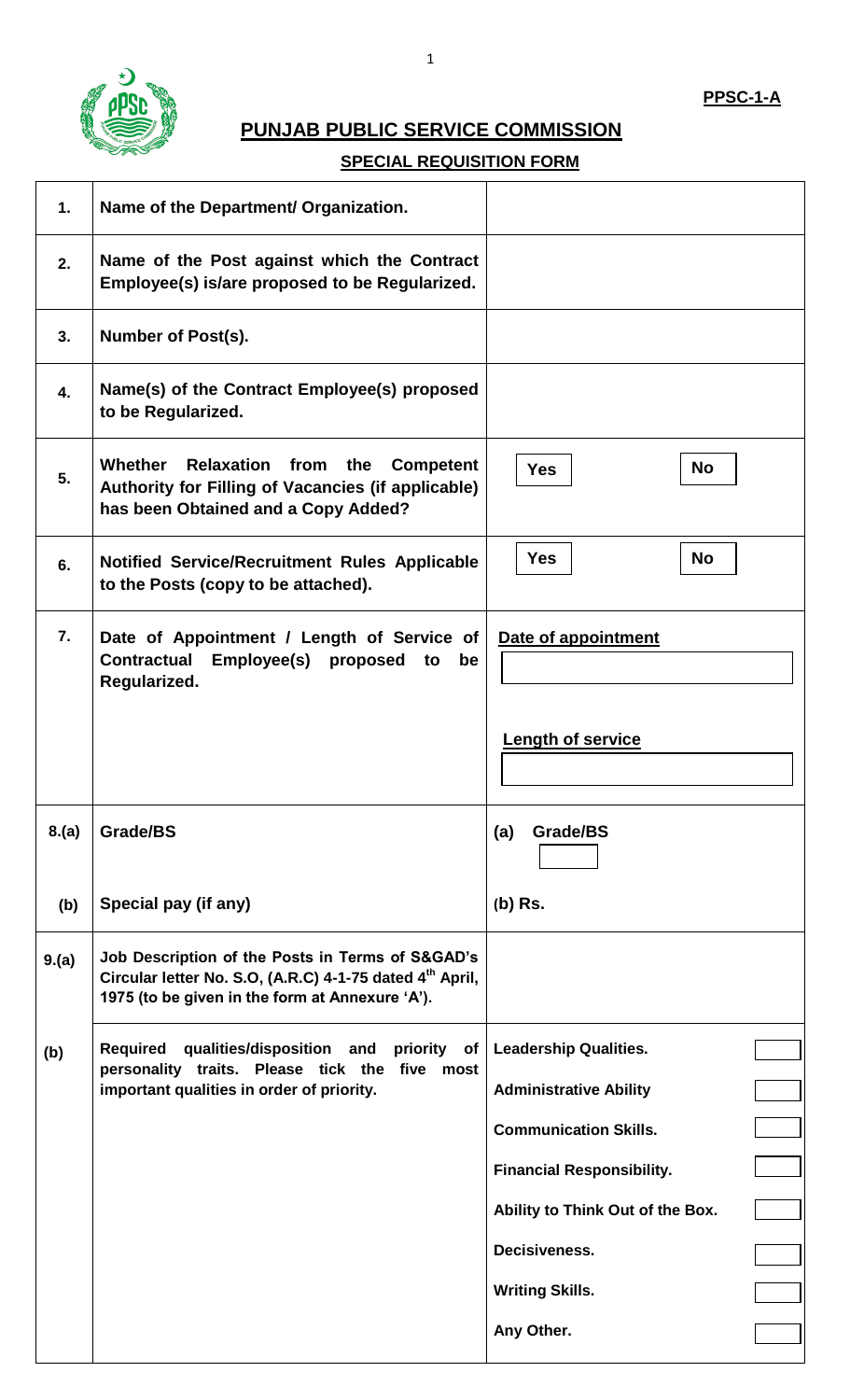

# **PUNJAB PUBLIC SERVICE COMMISSION**

## **SPECIAL REQUISITION FORM**

| (c)    | <b>Computer Competency (Tick the relevant box)</b>                                                                                                                                                                                                                                                                                                               | Level-A (Basic user level)                              |
|--------|------------------------------------------------------------------------------------------------------------------------------------------------------------------------------------------------------------------------------------------------------------------------------------------------------------------------------------------------------------------|---------------------------------------------------------|
|        |                                                                                                                                                                                                                                                                                                                                                                  | Level-B (Intermediate user level)                       |
|        | (Ignore, if not applicable)                                                                                                                                                                                                                                                                                                                                      | Level-C (Advance user level)                            |
| (d)    | <b>Place of Posting</b>                                                                                                                                                                                                                                                                                                                                          |                                                         |
| 10.(a) | <b>Qualifications</b><br><b>Prescribed</b><br><b>Notified</b><br>in<br>the<br>Service/Recruitment Rules. Following essential<br>documents are also required to be attached:-                                                                                                                                                                                     | (a)                                                     |
|        | Academic Credentials of the contract<br>i.<br>employee(s) proposed to be regularized.                                                                                                                                                                                                                                                                            |                                                         |
|        | ii. PER's of whole contract period.                                                                                                                                                                                                                                                                                                                              |                                                         |
|        | iii. E-Mail<br>address/<br>contact<br>number<br><b>of</b><br>contract employee(s).                                                                                                                                                                                                                                                                               |                                                         |
|        | iv. Latest photograph.                                                                                                                                                                                                                                                                                                                                           |                                                         |
|        | v. Affidavit on stamp paper that contract<br>employee(s) proposed to be regularized<br>would not claim continuation in their<br>contract appointments or regularization at<br>any forum. In the event of failure to qualify<br>for the posts held by them, their contract<br>be<br>terminated<br>shall<br>on<br>receipt<br><b>of</b><br>recommendations of PPSC. |                                                         |
| (b)    | <b>Equivalent Qualifications, if any</b>                                                                                                                                                                                                                                                                                                                         | (b)                                                     |
|        | (If yes, attach list of all qualifications declared<br>equivalent to the prescribed qualification of the<br>requisitioned post and minutes of relevant QEDC<br>meetings)                                                                                                                                                                                         |                                                         |
| (c)    | <b>Experience (Tick the relevant box)</b>                                                                                                                                                                                                                                                                                                                        | <b>Kind of Experience</b>                               |
|        |                                                                                                                                                                                                                                                                                                                                                                  | <b>Teaching</b><br><b>Practical</b><br><b>Research</b>  |
|        |                                                                                                                                                                                                                                                                                                                                                                  | Administrative                                          |
|        |                                                                                                                                                                                                                                                                                                                                                                  |                                                         |
|        |                                                                                                                                                                                                                                                                                                                                                                  | <b>Consideration</b><br><b>Whether After Prescribed</b> |
|        |                                                                                                                                                                                                                                                                                                                                                                  | <b>Total</b><br><b>Qualification.</b>                   |
|        |                                                                                                                                                                                                                                                                                                                                                                  |                                                         |
| 11.(a) | Age Limit: (Tick relevant box)                                                                                                                                                                                                                                                                                                                                   | (a)<br><b>Male</b><br><b>Female</b><br>Minimum:         |
|        |                                                                                                                                                                                                                                                                                                                                                                  | <b>Male</b><br><b>Female</b><br><b>Maximum:</b>         |
| (b)    | State Clearly the Period of Relaxation Provided in<br>Various Rules/Government Instructions, General or<br>Specific.                                                                                                                                                                                                                                             | (b)                                                     |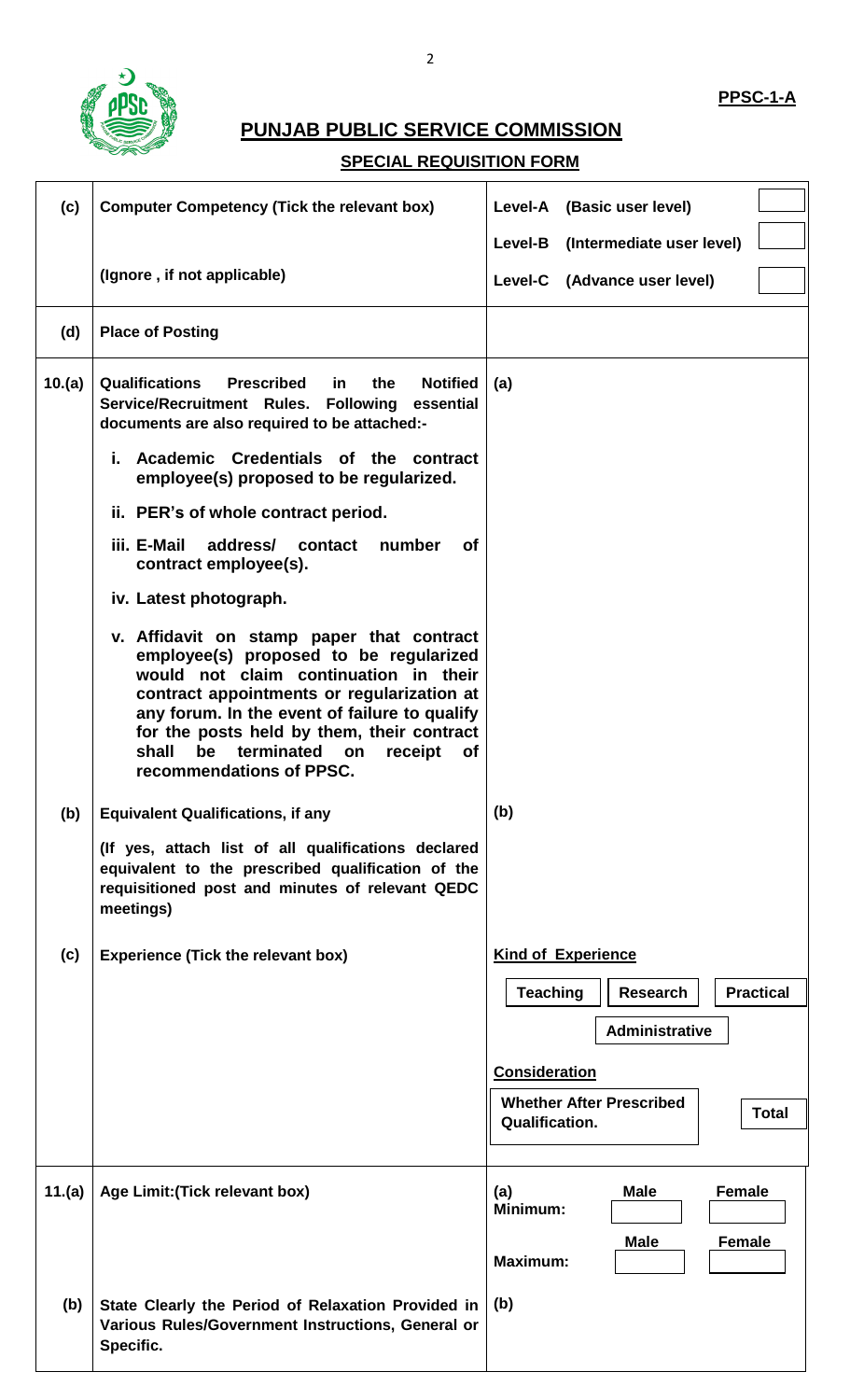

### **PPSC-1-A**

### **PUNJAB PUBLIC SERVICE COMMISSION**

#### **SPECIAL REQUISITION FORM**

| 12. | Is there any Litigation/Stay Order regarding the<br>requisitioned post(s)? If yes, complete copy of<br>Court Case/Stay Order may be attached. | <b>Yes</b> | <b>No</b> |
|-----|-----------------------------------------------------------------------------------------------------------------------------------------------|------------|-----------|
| 13. | Any other Conditions which are Not Covered in<br><b>Above Columns.</b>                                                                        |            |           |

#### **CERTIFICATE**

- **1. Certified that the Special Requisition is complete in all respects. All the columns have been filled in properly and necessary papers are attached herewith.**
- **2. Certified that the posts against which the contractual services of the employee(s) to be regularized are not likely to be retrenched during next one year, nor shall be withdrawn out of purview of the PPSC, once the Special Requisition is received in PPSC.**
- **3. Certified that the number of posts against which the contractual services of the employee(s) to be regularized have been worked out correctly in accordance with the prescribed Service/Recruitment Rules and that promotion quota of these posts has since been completed.**
- **4. Certified that the information provided in the above columns is correct to the best of my knowledge and belief; and**
- **5. Certified that there is no Writ Petition/Stay Order involved for the requisitioned post(s).**

**Signature \_\_\_\_\_\_\_\_\_\_\_\_\_\_\_\_\_\_\_\_\_**

 **Name \_\_\_\_\_\_\_\_\_\_\_\_\_\_\_\_\_\_\_\_\_\_\_\_**

 **(In Block Letters)**

Designation \_\_\_\_\_\_ Date

#### **INSTRUCTIONS**

**1. All columns of the requisition should be filled in carefully and properly and any addition or alteration be duly authenticated by the competent authority.**

**(No column should be left unattended).**

- **2. The Special Requisition should be stamped and signed by the Administrative Secretary.**
- **3. An extra sheet may be used in case of insufficient space of requisite columns.**